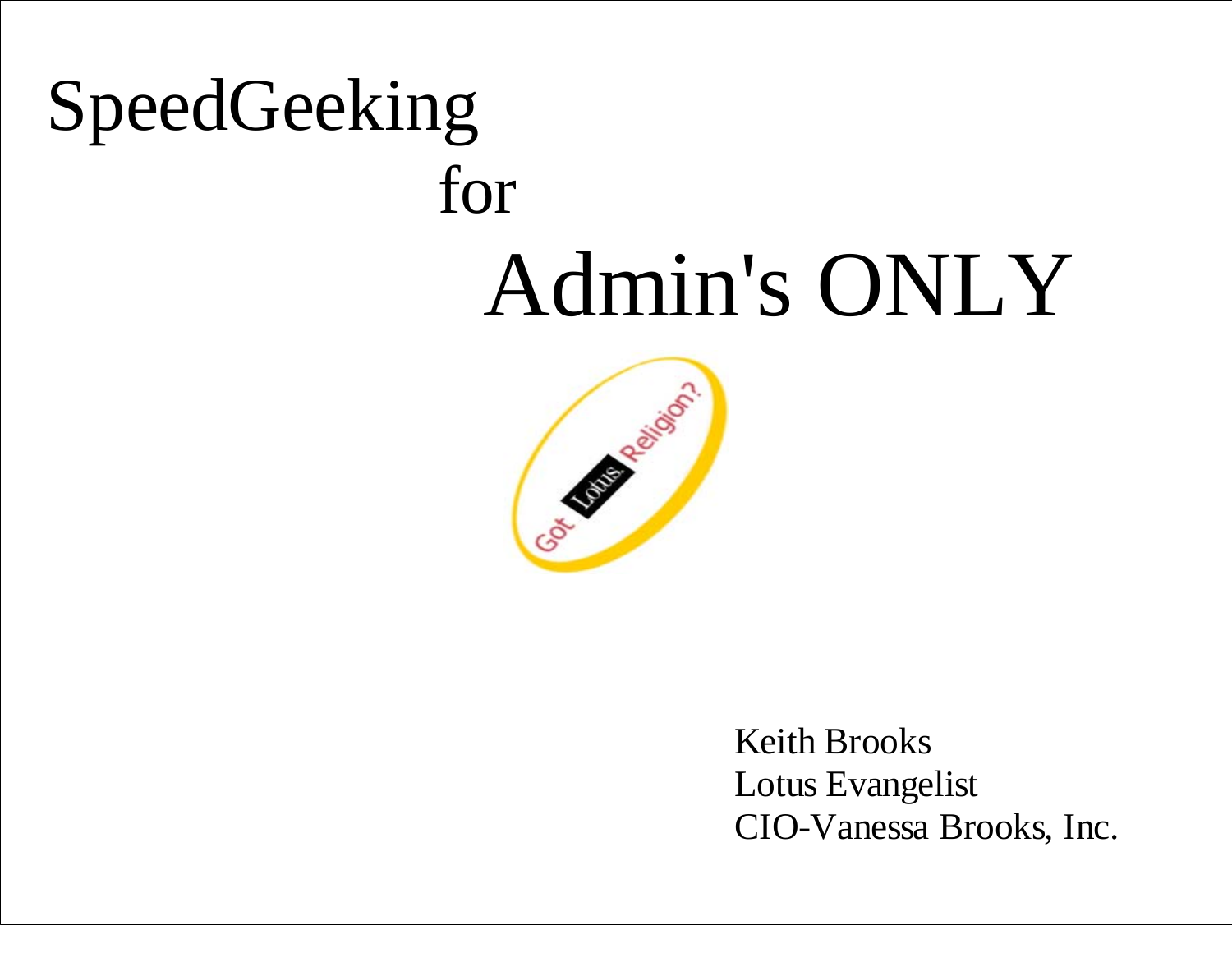## **Enjoy Lotusphere!**

Keith Brooks – email: keith@vanessabrooks.com

http://www.vanessabrooks.com

http://www.mycubus.com (the portable server)



Brightkite/IM(aol,msn,yahoo):kbmsg

Twitter/FriendFeed: lotusevangelist

Blog: http://lotustech.blogspot.com

Visit Planetlotus.org for all Lotus Blogs!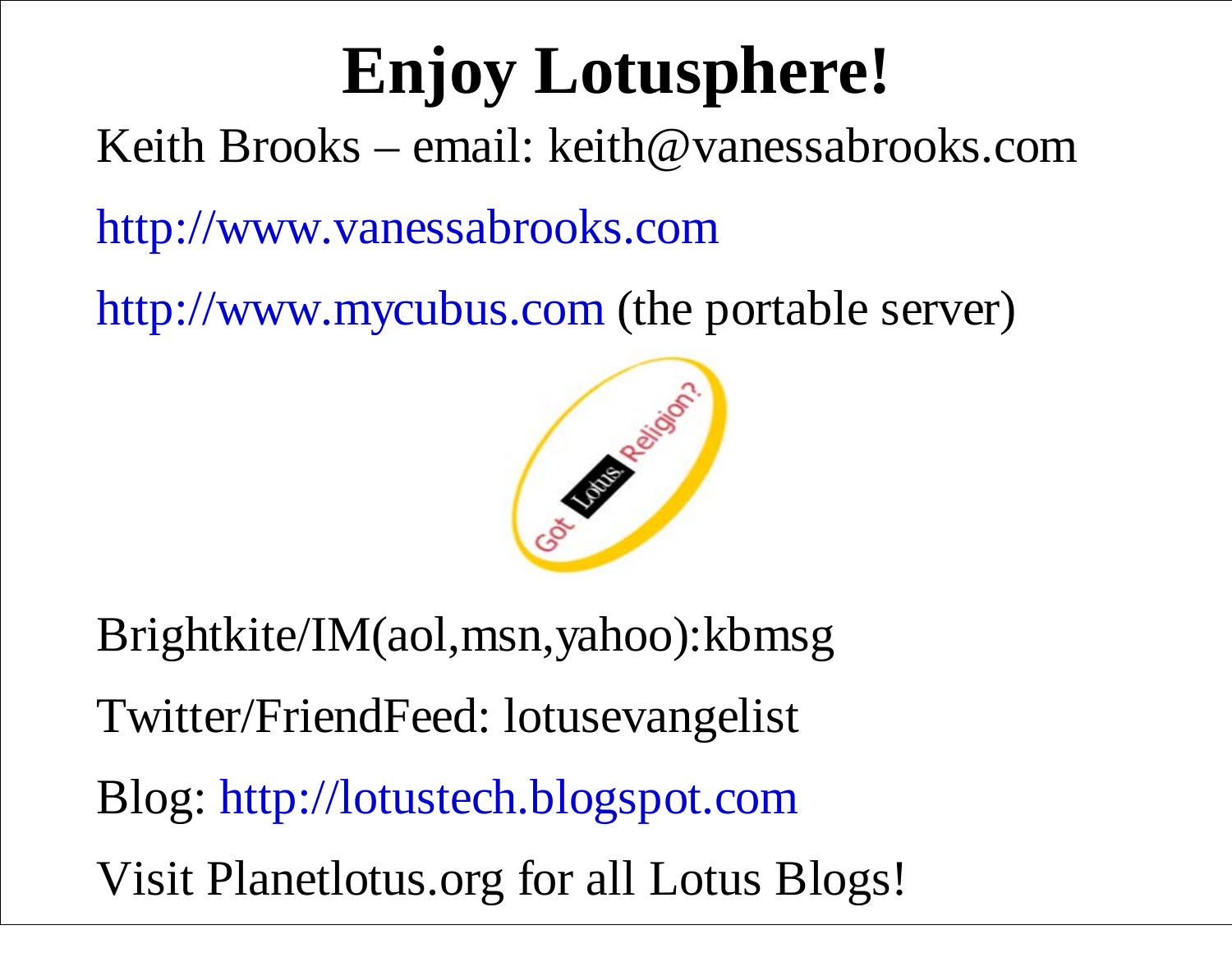## Strange but TRUE Fixes to Errors and JVM Issues

Sponsored by no one, but assisted by



 IBM Support and my Business Partners, fellow bloggers (many in this room) and other avenues which Google and the IBM Support Toolbar led me.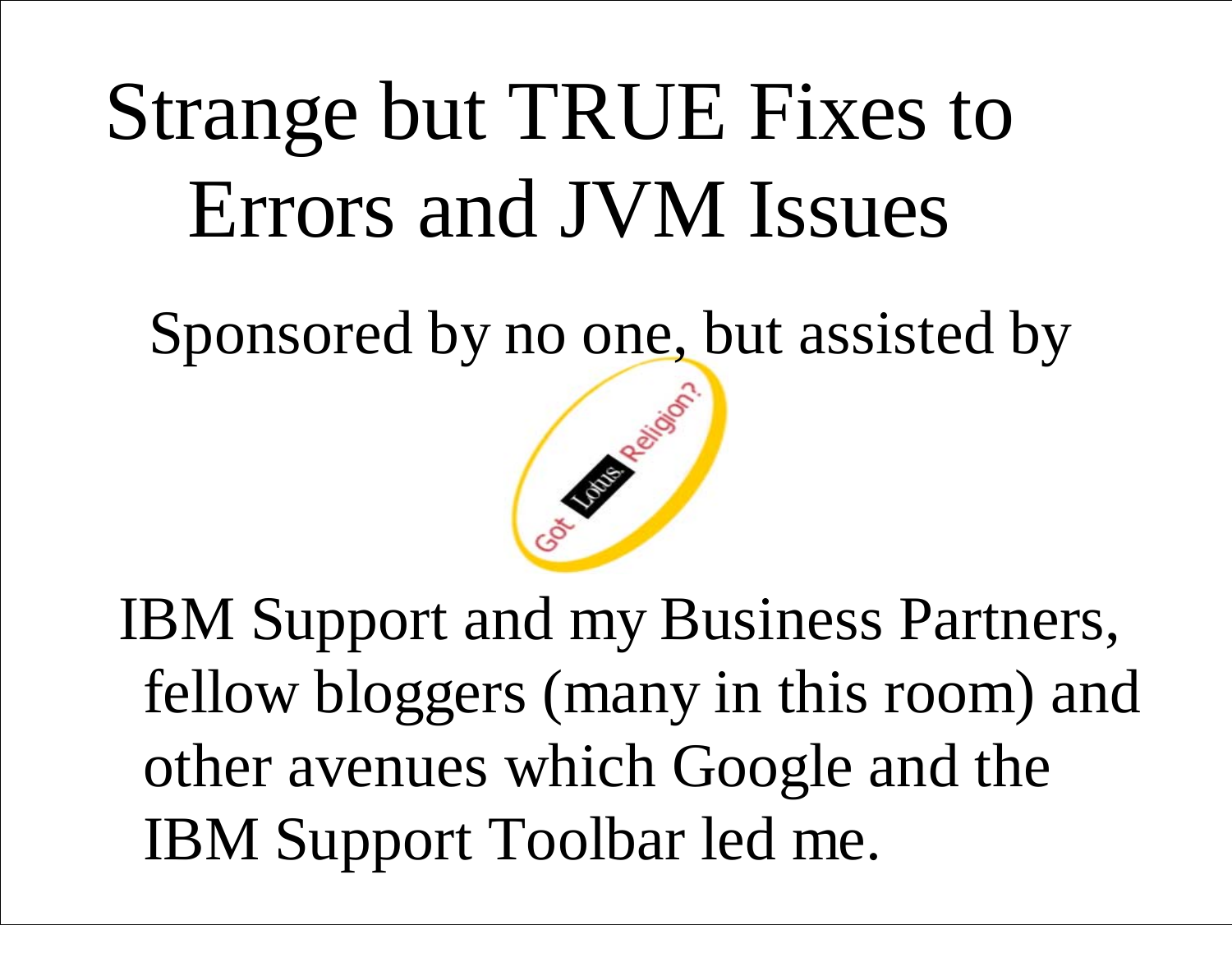#### **Sametime Creates it's Own DNS?**



## **Well....**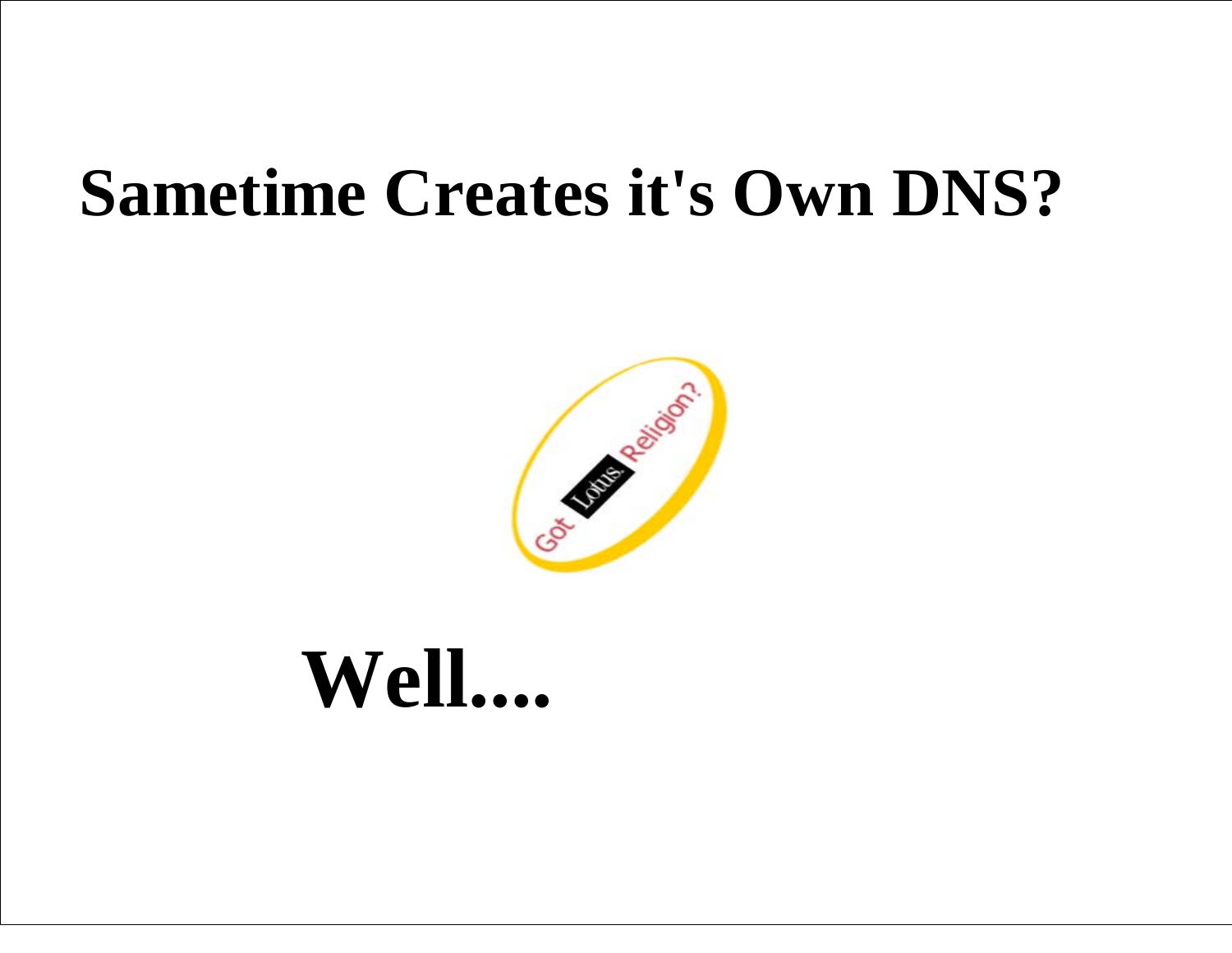## **Sametime Resolution**

#### DA had an external NAB which had old server docs in it for servers with old IP addresses.



## HUH?!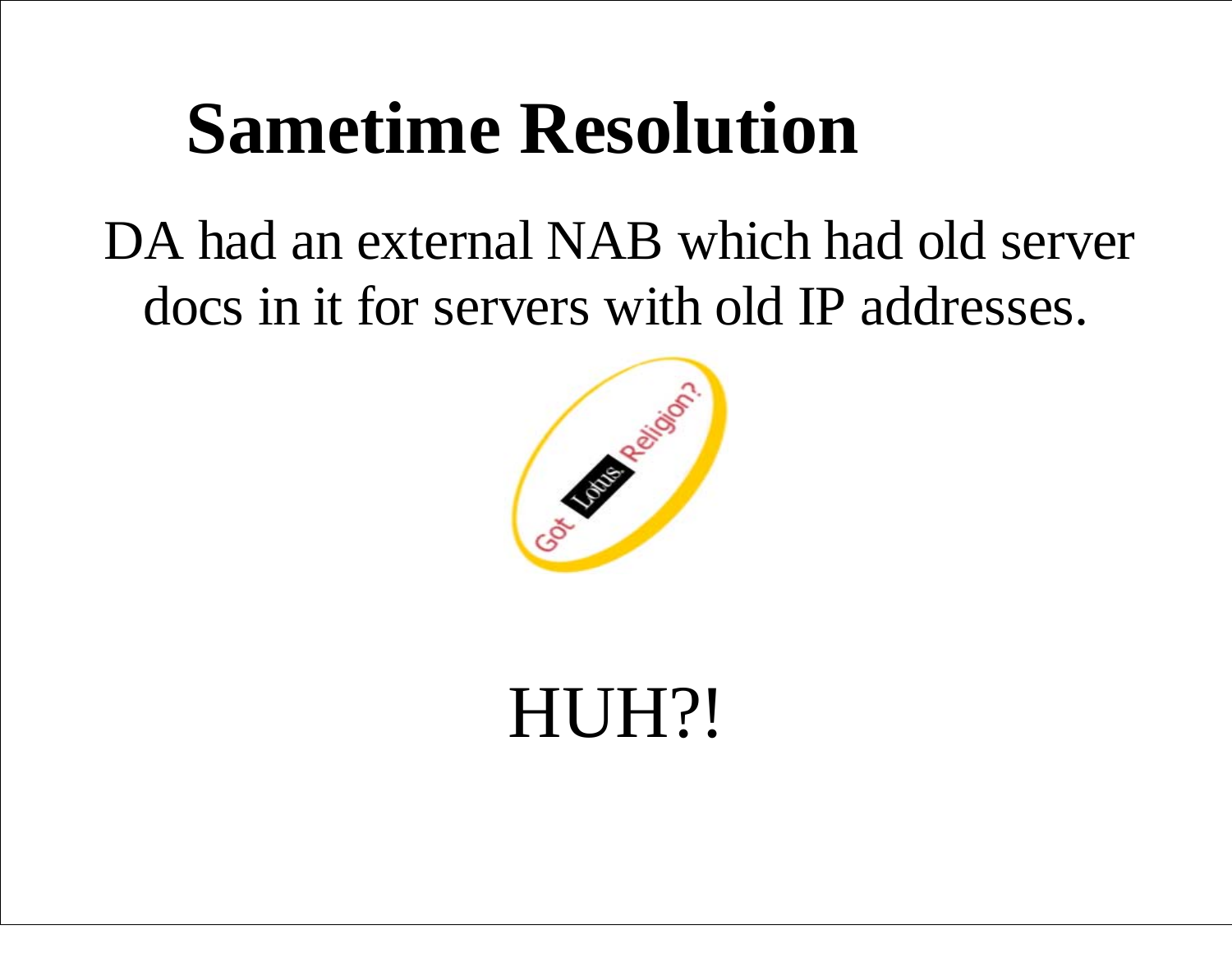## **Undocumented Notes.ini Changes**

#### Got BES? On the latest version of 4.1.6 MR3 with Security update 2?



Did you know that it edits your Notes.ini and not just to say BES needs to get loaded in your Server task line?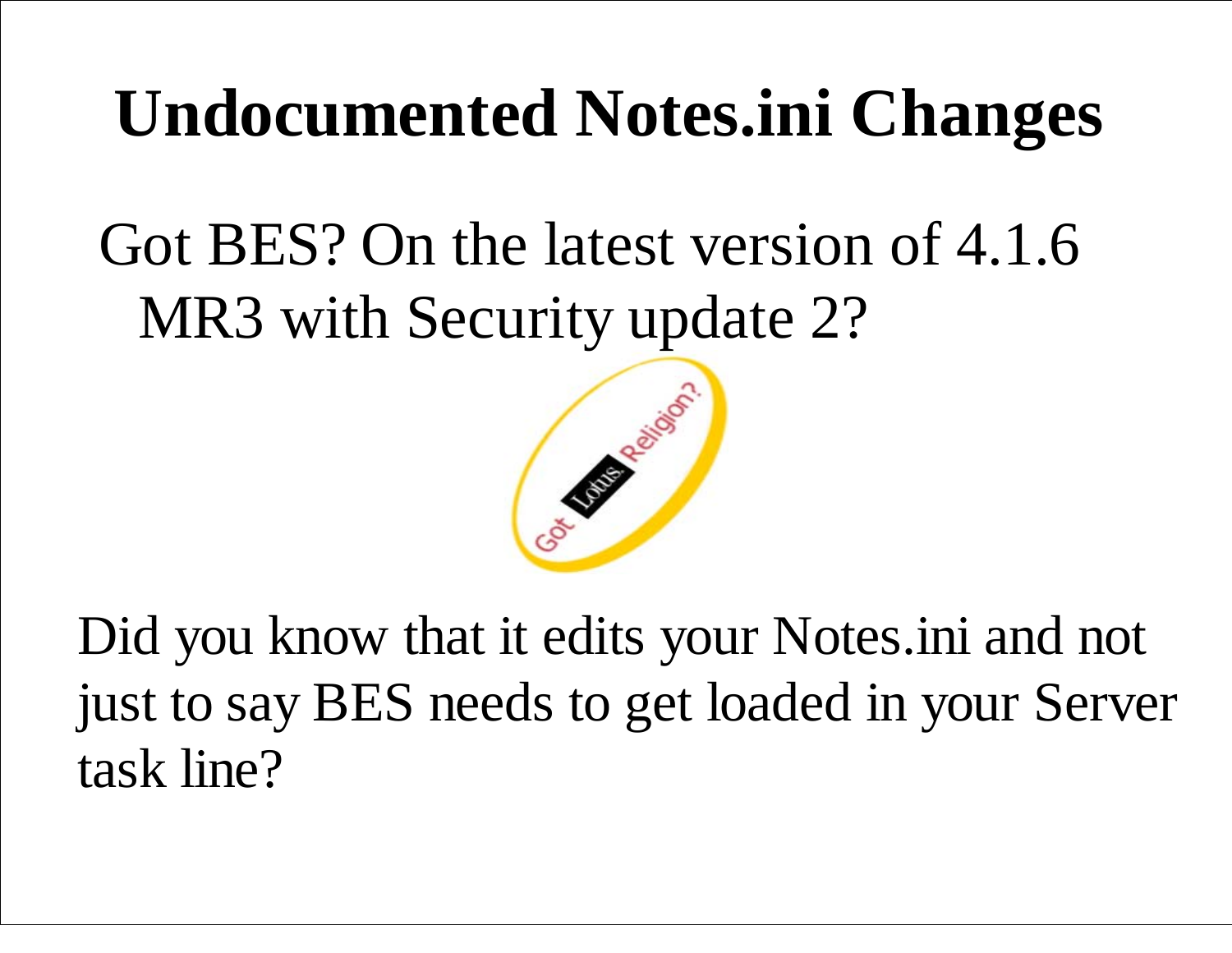## **Java does WHAT with BES?**

- $\ddot{\textbf{Y}}$ HTTPDISABLEJVM=1 is BAD, rem it out
- Ÿ May cause a performance hit, but at least BES and Traveler will run again.

Ÿ May cause a performance hit, but at least BES and Traveler will run again.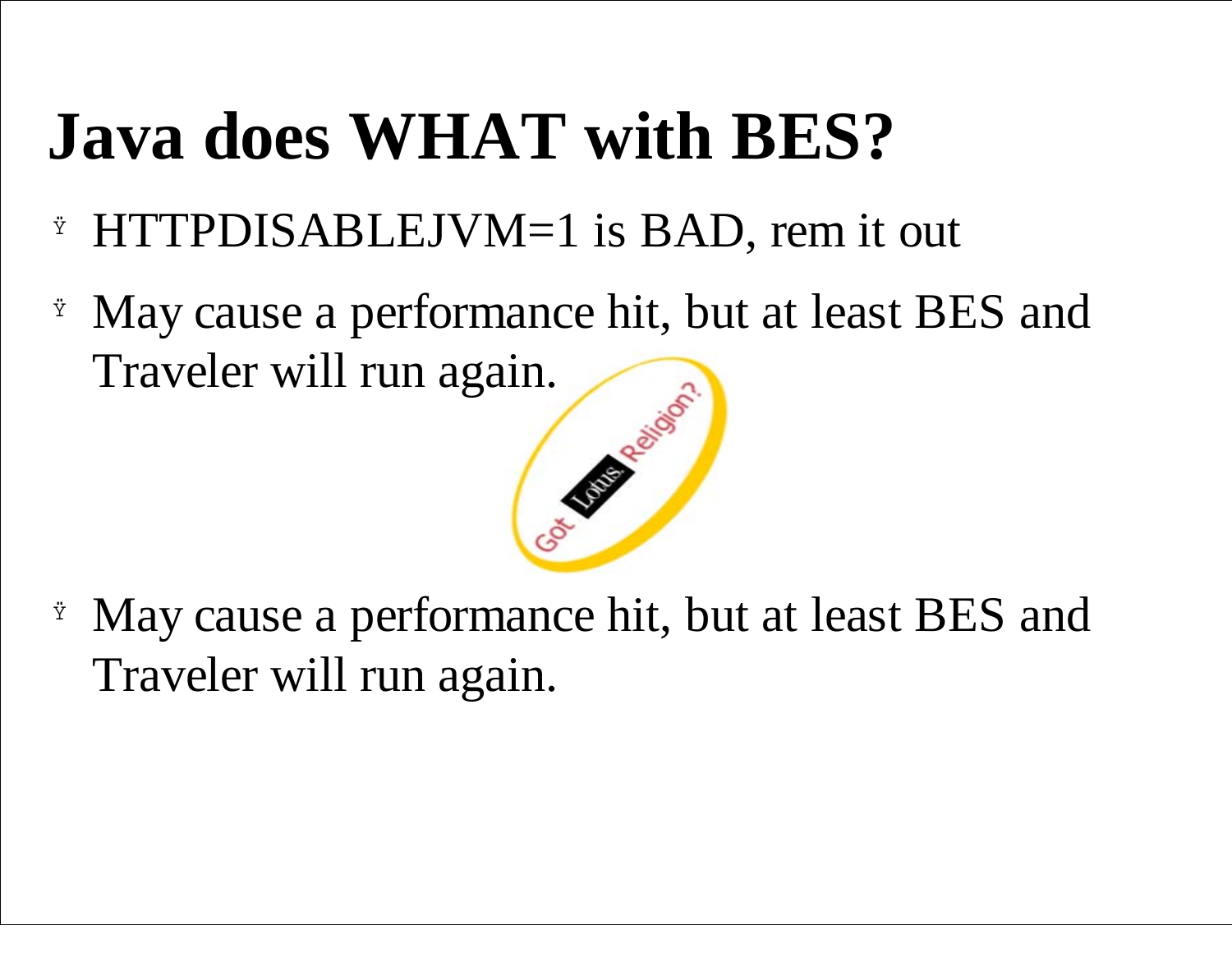#### **Dead Server's Email**



#### Of course they can't.....can they?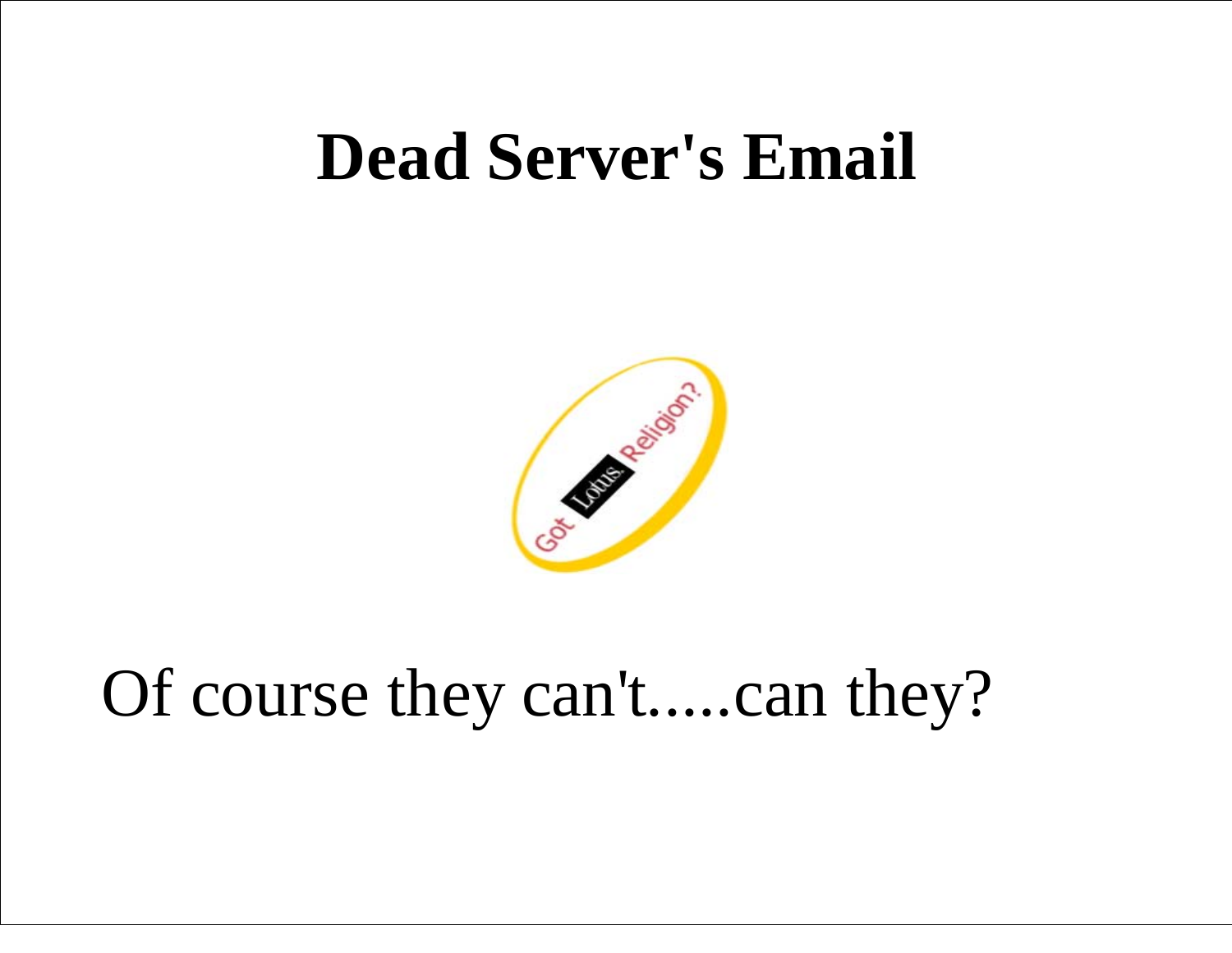### **LDAP = ????**



#### Last Domino Administrators Problem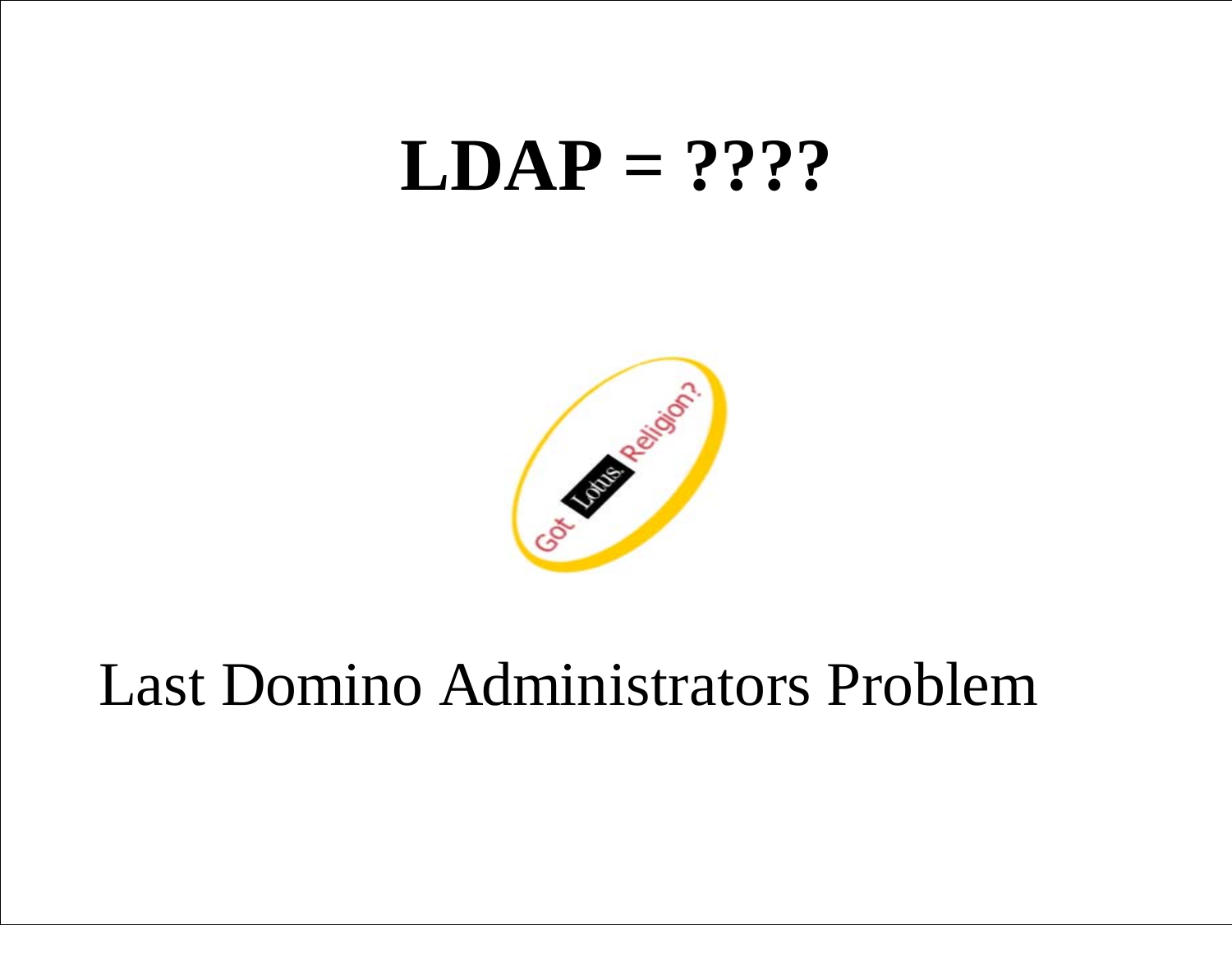#### DDM and not the one You Think

Domino Document Manager, R.I.P

Yes, people still use it!



Most admins don't realize you can not just edit the nsf/ntf files for Doc, it can kill your setup!